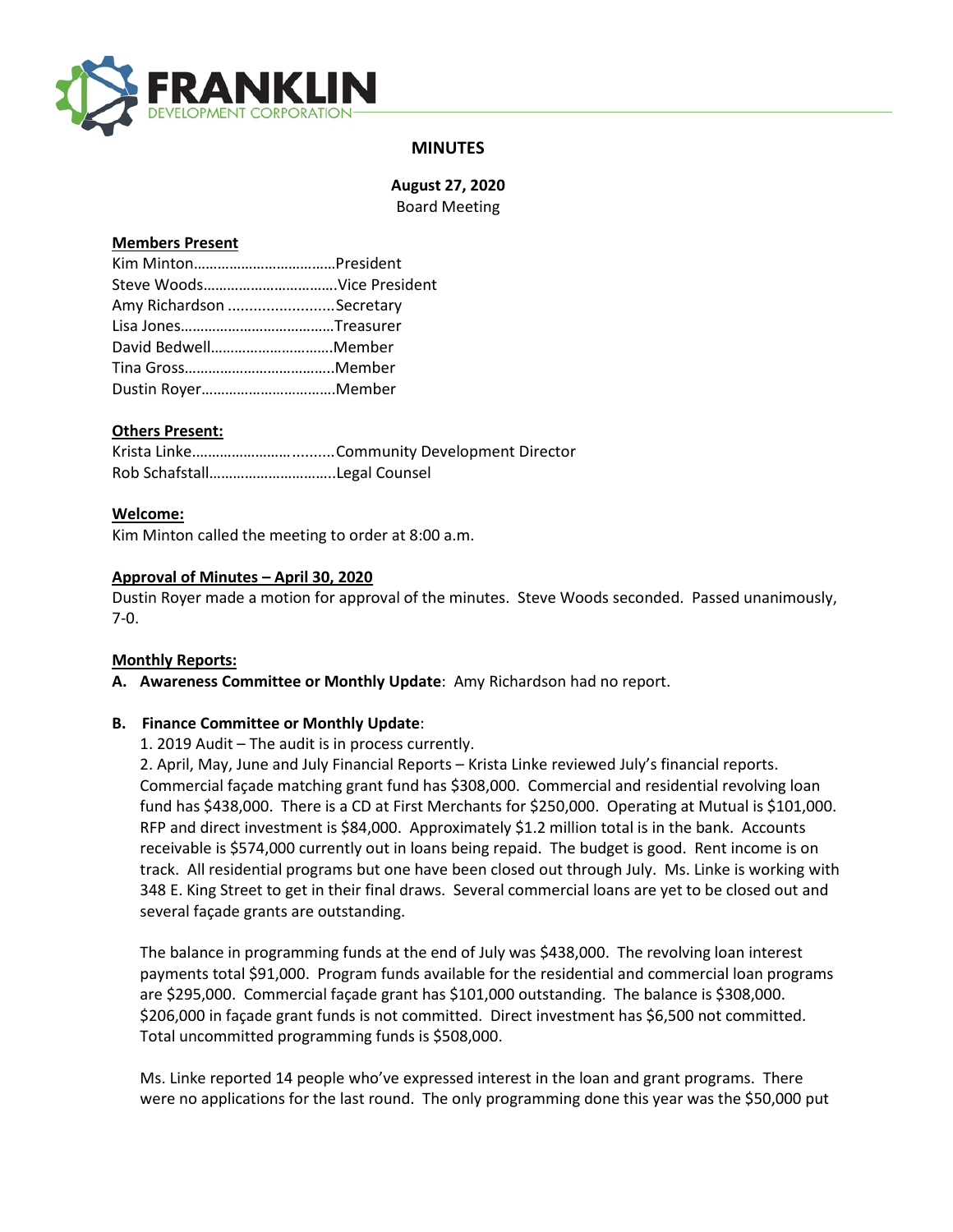to the small business grant match. Mr. Woods supported the program re-start, and Ms. Linke suggested \$100,000 which would cover seven or eight applicants at \$15,000 each unless the board wanted to increase the individual amount. She advised leaving it at \$15,000 except for special exceptions due to the magnitude of the project. Higher amounts could be brought to the board for approval. Lisa Jones supported another round.

Ms. Jones made a motion to allocate \$100,000 for a second round of applications per the deadlines as outlined by Ms. Linke. Ms. Richardson seconded. Passed unanimously, 7-0.

3. Loan Interest: transfer to new account (\$91,495.45 since 2009 through 7/31/20) – Ms. Linke suggested doing this for tracking and audit purposes. It would also be monies not governed by RDC guidelines for special projects. Rob Schafstall concurred. Ms. Jones made a motion for this transfer. Ms. Gross seconded. Passed unanimously 7-0.

## **C. Loan and Grant Committee or Monthly Update:**

- 1. Office of Community and Rural Affairs (OCRA) Small Business Grant Match (\$50,000) Funds were given to entities not eligible for OCRA funds.
	- a. Jefferson Street Pub
	- b. Franklin Heritage
	- c. Center for Global Impact
	- d. Farm Girl Mercantile
	- e. Brian Leslie Salon
	- f. Coffeehouse Five
- 2.  $2^{nd}$  Round of Applications in 2020 Proposed Deadlines and Amount Available
	- a. Applications due Monday, September 28<sup>th</sup>, 2020 at 4:00pm
	- b. Site visits conducted Tuesday, October 13<sup>th</sup> starting at 3:00pm
	- c. Loan and Grant Committee Meeting Tuesday, October 20<sup>th</sup> at 3:00pm
	- d. Board Meeting Thursday, October 22<sup>nd</sup> at 8:00am

## D. **Development Committee or Monthly Update:**

- 1. Tax Sale September  $18<sup>th</sup>$ , 2020 Ms. Minton reported two properties for consideration. There was also discussion on the status of past tax sale properties ongoing.
- 2. 280 Circle Drive Ms. Linke reported this property to be three parcels with the house located on two parcels. Both parcels have been delinquent in taxes for several years, and the city has been mowing it. Combined, there is over \$63,000 in back taxes and liens on the two parcels. The third parcel has never been assessed for very much as there is no structure on it, and the owner has been paying the minimal taxes. The county reported to Ms. Linke that the owner is now behind on the third parcel's taxes, but it has to be two years behind before it will go to tax sale. Mr. Royer had suggested contacting the owner for a direct sale of the third parcel, but it is unsellable. The county could take the two parcels with structure through the tax certificate process. The house is a little over 1,000 square feet. There is no garage on the property. The outside is rough but seems to be structurally sound. Repairs could run approximately \$60,000. The house currently is worth \$20,000 conservatively. Fixed up it could be worth \$100-120,000.
- 3. 650 Hurricane Street This is not up for tax sale but has been sitting vacant. It has been a problem in the neighborhood for over 20 years. It is owned by Bob White who purchased it for \$17,000 and would be willing to sell it to the FDC for \$17,000.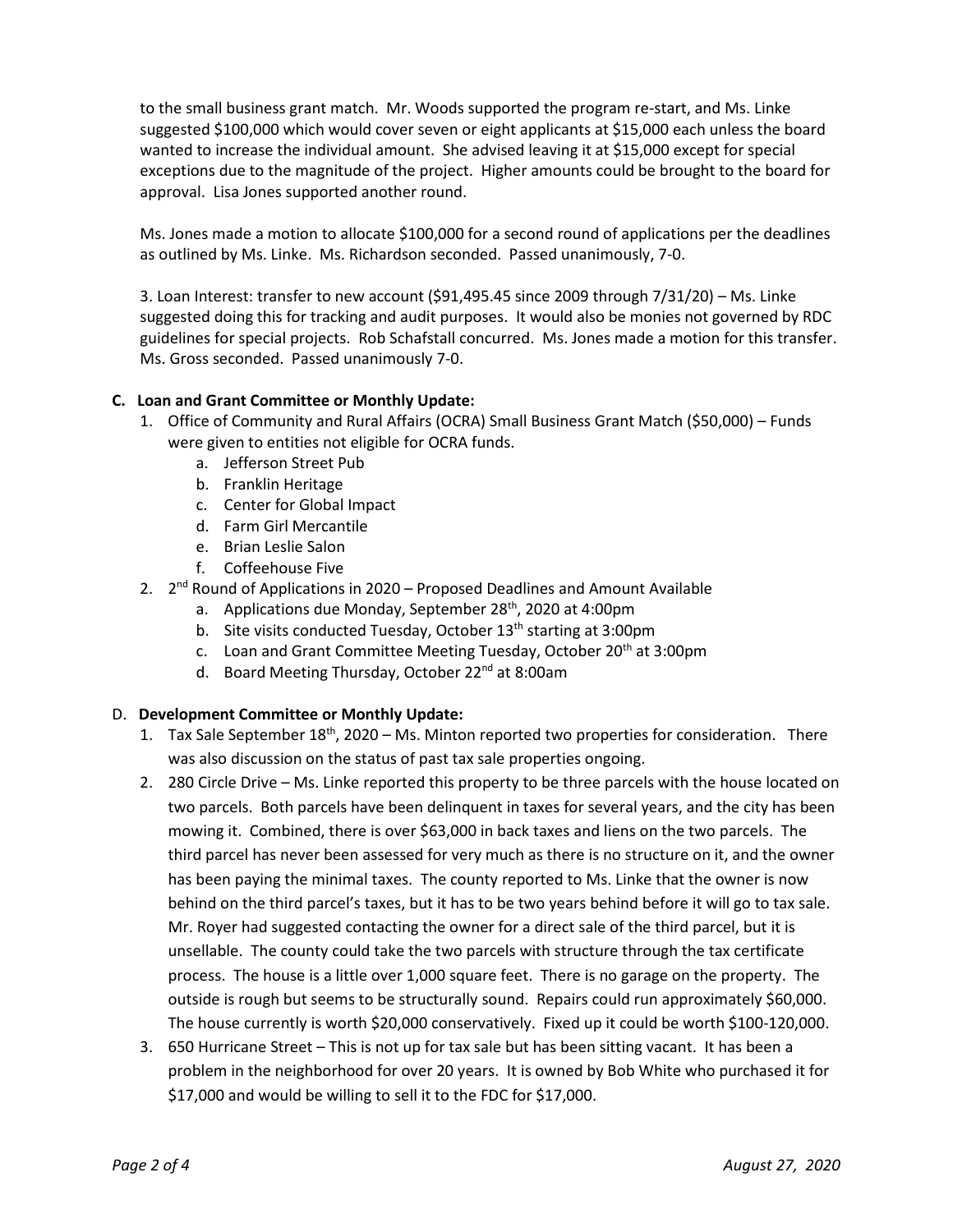Danny Causey and Rob Shilts presented with handouts. Mr. Causey identified their fee of \$1,500 being relatively low the first year based on their desire to partner with FDC. Mr. Shilts gave some background on FHI past endeavors with volunteers. He also identified neighbors who worked on their neighboring properties motivated by FHI's work at houses in their areas. He went on to make their suggestions for improvements on both 280 Circle Drive and 650 Hurricane Street. Mr. Causey identified some of their volunteer contacts and sources and services they can provide.

Mayor Barnett expressed his support for this cooperation and work on troubled properties. Ms. Linke believes affordable housing to be a new chapter for the FDC.

Ms. Linke has lien and title search information on the two properties. County commissioners are very willing to work with FDC on the Circle Drive property. Mr. Royer took some investors by it and they project \$20,000 sale price as is. He went on to discuss several other options. Approximately \$5,000 is anticipated to be the total cost for the Circle Drive properties. Ms. Linke recommended the RFP process for the property. Mr. Royer asked if there is potential for someone to buy the property at tax sale. Ms. Linke identified it is a possibility and would like residential programming to be FDC's focus. Ms. Jones asked if there is enough money to do both properties. Ms. Linke sees this as part of the equation. Circle Drive will have to wait for clear title which could be a six-month process. Both properties could be done but likely one at a time due to cash flow. One or two a year would be maximum capability. Ms. Richardson asked if FHI has the capacity to do two properties. Mr. Causey identified their maximum to be that of FDC's, one to two properties at a time as well. Ms. Minton believes 280 Circle Drive to be the easier property to move forward on. The Hurricane property is in very poor condition, and she felt more budget numbers are needed. Ms. Jones asked FHI who would manage the project. Mr. Causey explained that at the amount of the proposed fee, it would be a partnership between FDC and FHI. Ms. Gross asked if cooperation with Habitat for Humanity would be a potential, and Ms. Linke and Ms. Minton suggested possibly. Mr. Shilts and Ms. Linke highlighted their enthusiasm and things learned from a Bloomington visit.

(Mr. Bedwell had to leave the meeting but expressed his support for a maximum offer of \$2,500 for the purchase of the third parcel at 280 Circle Drive.)

Ms. Jones made a motion to offer a maximum of \$2,500 net to the owner of the third parcel at 280 Circle Drive contingent on the ability to secure the other two parcels. Mr. Royer seconded. Passed unanimously, 7-0.

## **Director's Report**

- 1. Dustin Royer's Term Expiration At Large: 1 Year Term (Appointed September 2019) He is willing to serve another year. Ms. Richardson made a motion to reappoint for a second term. Ms. Gross seconded. Passed unanimously, 6-0.
- 2. Young's Creek Redevelopment Area (Amphitheater) Groundbreaking Ceremony: Sept. 17<sup>th</sup> at 10am